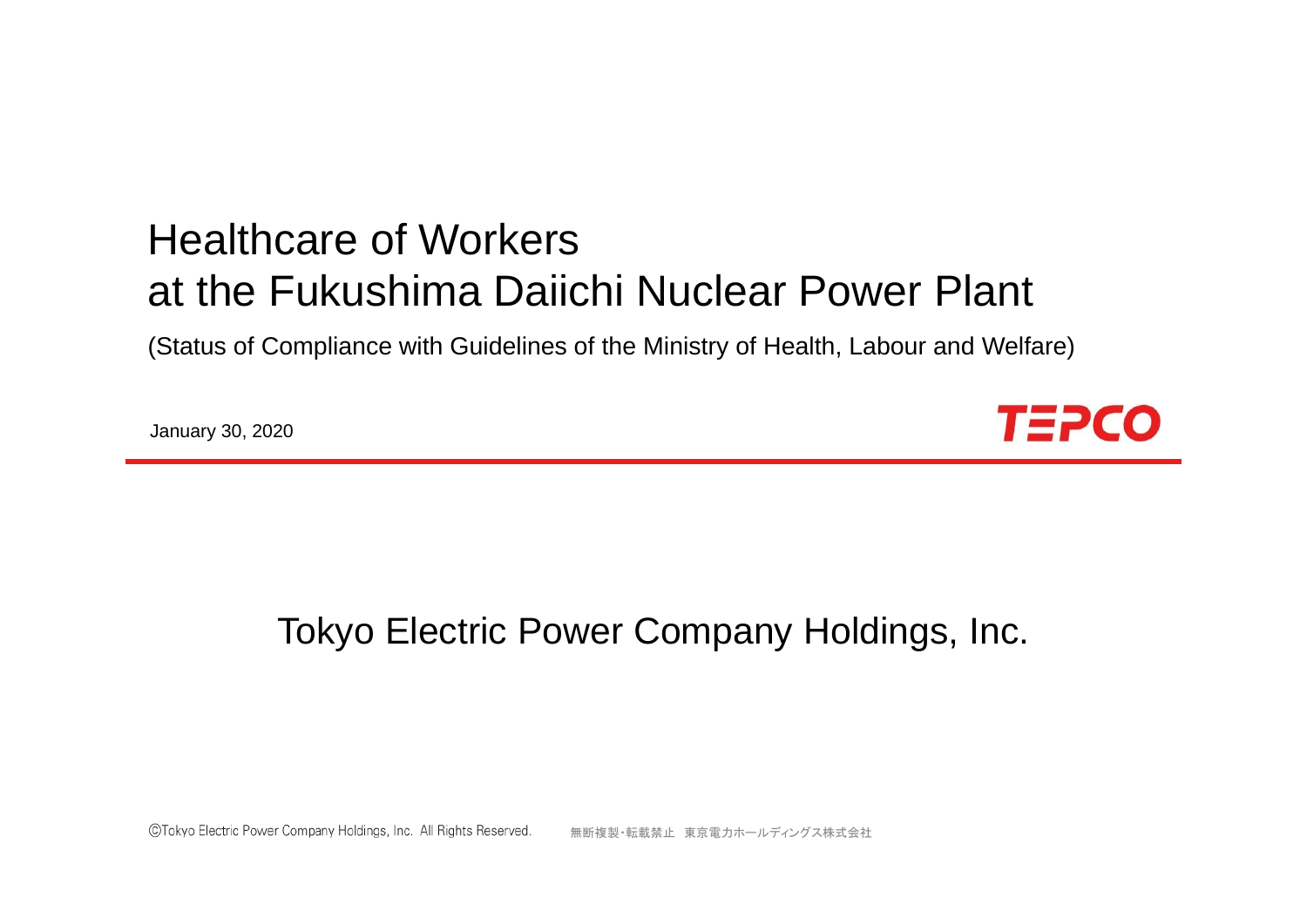### 1. Healthcare Measures at the Fukushima Daiichi Nuclear Power Plant

### **TEPCO**

| As measures for the healthcare of the workers at the Fukushima Daiichi Nuclear Power Plant, the primary<br>contractors and TEPCO have established and are using a system to address the following workers.                                                                                                                                                                                                                                                                                                                                                                                                                                                                                                                                                                                                                                                                                                                                                                                                                                                                        |  |
|-----------------------------------------------------------------------------------------------------------------------------------------------------------------------------------------------------------------------------------------------------------------------------------------------------------------------------------------------------------------------------------------------------------------------------------------------------------------------------------------------------------------------------------------------------------------------------------------------------------------------------------------------------------------------------------------------------------------------------------------------------------------------------------------------------------------------------------------------------------------------------------------------------------------------------------------------------------------------------------------------------------------------------------------------------------------------------------|--|
| Workers who have been determined through medical examinations to "require thorough examinations,"<br>· Target:<br>"require medical treatment," or "require continued medical treatment." *1<br>Ensuring that the above workers have consulted a doctor and, as needed, have been subject to<br>Purpose:<br>appropriate work-related relief measures.                                                                                                                                                                                                                                                                                                                                                                                                                                                                                                                                                                                                                                                                                                                              |  |
| *1 Applicable laws and regulations require that radiation workers should receive medical examinations before they start working as radiation workers and subsequently<br>twice a year. Each determination of the above is based on the results of these medical examinations.                                                                                                                                                                                                                                                                                                                                                                                                                                                                                                                                                                                                                                                                                                                                                                                                     |  |
| <background><br/>• As a response to the guidelines of the Ministry of Health, Labour and Welfare, we started to use the system in<br/>July/August 2016 (partially in August), with assistance from the primary contractors and using the specific goals<br/>and guidance provided by the University of Occupational and Environmental Health, Japan.<br/>For the time being, the status of health management will be checked based on quarterly reports from each primary<br/>contractor.<br/>(Starting with the 2nd quarter of FY 2016, the status of health management has been reported at meetings by the office for meetings of the<br/>team for addressing decommissioning and contaminated water issues.)</background>                                                                                                                                                                                                                                                                                                                                                     |  |
| This report contains information about the health management status in the 2nd quarter of FY 2019                                                                                                                                                                                                                                                                                                                                                                                                                                                                                                                                                                                                                                                                                                                                                                                                                                                                                                                                                                                 |  |
| covering the medical examinations for July-September) and about the follow-up statuses in the 1st<br>quarter and earlier. $\Rightarrow$ The summary is shown on pages 2 and 3.<br>[Specific Goals]<br>TEPCO and the primary contractors must ensure that the workers of the relevant subcontractors:<br>1) Receive necessary medical examinations on a periodic basis;<br>2) Consult a doctor if they have been determined through a medical examination to require medical treatment or a thorough examination;<br>3) Continue to receive necessary medical treatment at least while working at the site of the Fukushima Daiichi Nuclear Power Plant if they<br>have been determined by a doctor to require medical treatment;<br>4) Are treated according to necessary actions including appropriate work-related relief measures based on the results of periodic<br>medical examinations; and/or<br>5) Are subject to appropriate work-related relief measures, with their implementation status being continuously checked and the measures<br>being continuously reviewed. |  |

©Tokyo Electric Power Company Holdings, Inc. All Rights Reserved. 無断複製・転載禁止 東京電力ホールディングス株式会社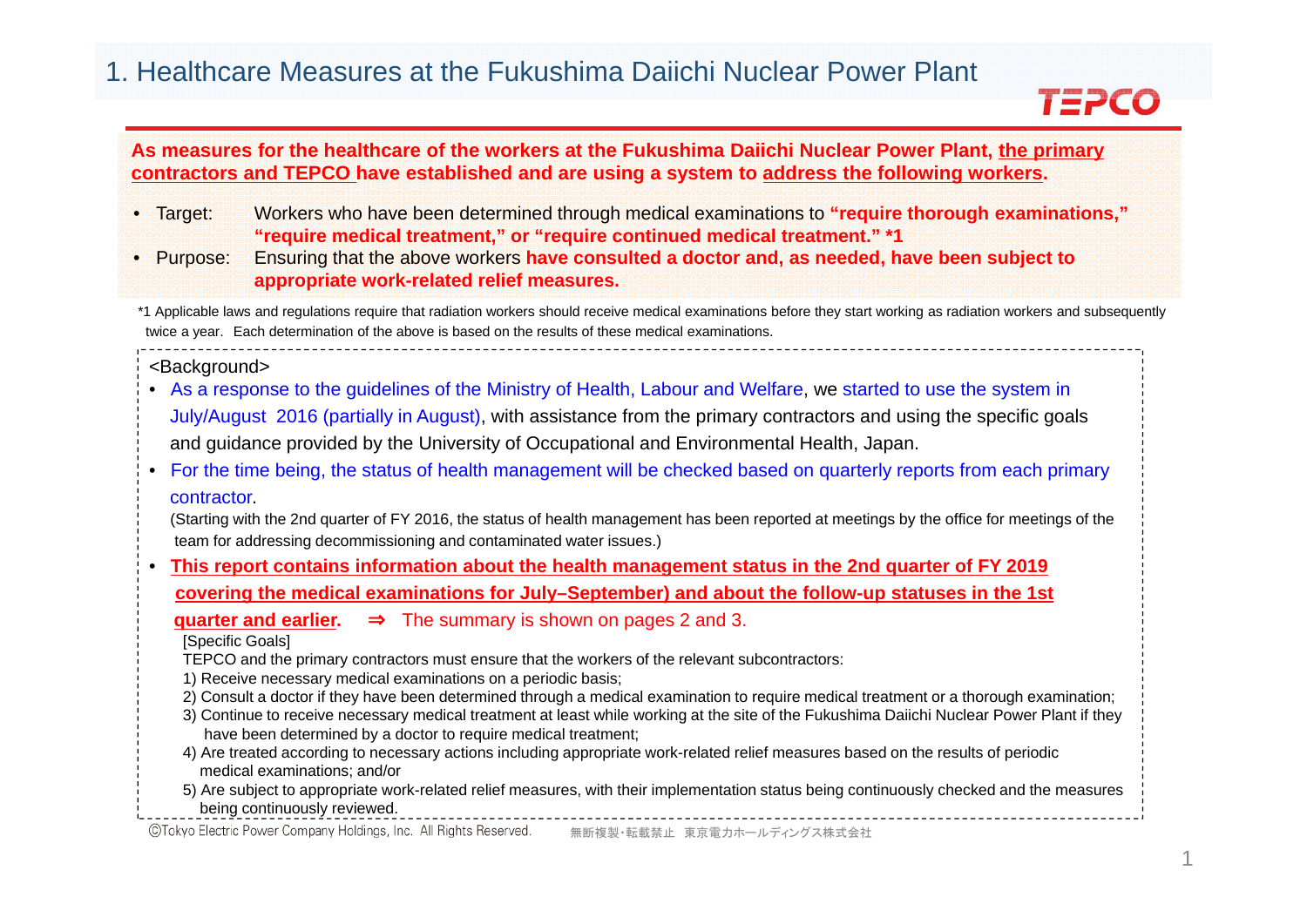#### 2. Results: Summarizing the Status of Management for Medical Examinations in the 2nd Quarter of FY2019 TEPCO

**Results: summarizing the status of management for medical examinations conducted in the 2nd quarter (July–September)**

- **(1) The workers' reception of medical examinations and the results** [No. of offices covered: 55 (primary contractors: 52)]
	- A total of 3,638 workers received medical examinations during the period, **and 171 workers (5% of all workers) were determined to "require thorough examinations".** (816 workers (22% of all workers) were determined to "require thorough examinations," "require medical treatment," or "require continued medical treatment.")

#### **(2) Status of those determined to "require thorough examinations"**

- The reports from the primary contractors indicated that 78% of the workers had already received thorough examinations and had been subject to appropriate work-related relief measures by the companies, as needed (A); if those who were expected to be subject to appropriate measures soon (B) were included, the achievement rate was 95%.
- All contractors are appropriately implementing the guidance and management under the established system.
- 5% of the workers concerned replied that they had not received medical examinations after they had been given guidance (C). Their subsequent statuses will be checked through the next reports for the 3rd quarter of FY2019.

| Number of workers determined to "require thorough examinations": 171                                                           |    |
|--------------------------------------------------------------------------------------------------------------------------------|----|
| : Status<br>A (workers have received thorough exams and, as necessary, the companies<br>133                                    |    |
| have applied appropriate work-related relief measures to the workers)<br>$\frac{1}{2}$ B (Workers are undergoing examinations) | 30 |
| : C (Workers have not yet received thorough exams after guidance)                                                              |    |



⇒ The primary contractors are appropriately reporting the statuses, indicating that the systems built by them are effectively functioning, and are even able to identify how the workers are addressed by the relevant subcontractors.

Note: The numbers of workers indicated are simple sums of those reported from each company. Some workers may have been counted more than once if they were relocated or if the system counted workers on a per medical examination category. The same applies to the figures on the next page.

©Tokyo Electric Power Company Holdings, Inc. All Rights Reserved. 無断複製・転載禁止 東京電力ホールディングス株式会社